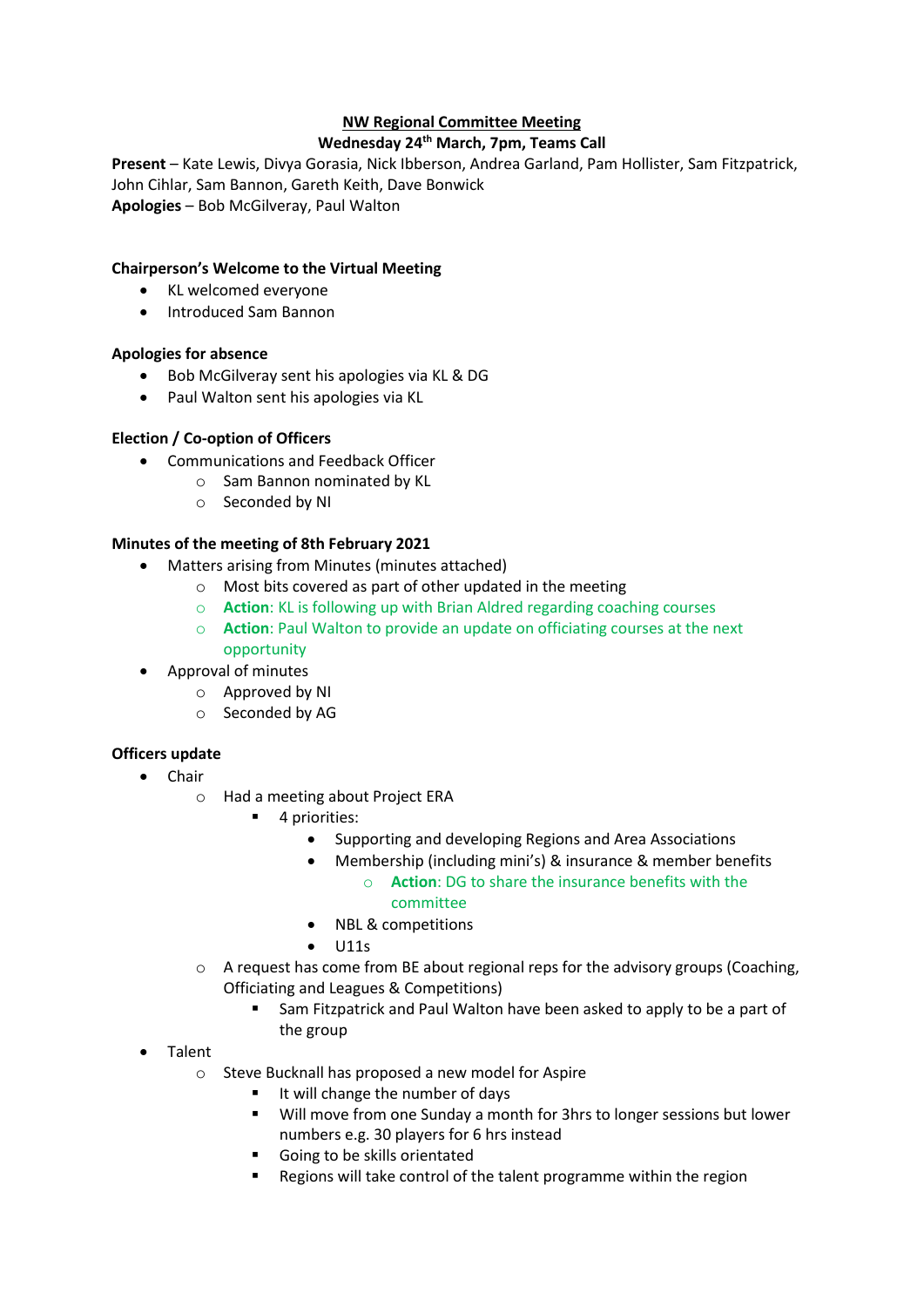- Club coaches will nominate the players
	- Club coach will be limited to 3 nominations
	- The criteria is yet to be decided
- Currently the sessions take place out of MMU
- It's usually advertised via BE
- Aspire is 10-15years old
- Anything above that should be looking at the EDP and looking at being part of colleges such as Myerscough College
- SFACs have a community club structure across the centres
	- **Action**: When the Aspire details are confirmed, NI and DB to liaise and arrange for NI to attend and look at players to nominate o Consider inter-centre tournaments
- **Coaching** 
	- o Identified 3 groups within the region:
		- Introductory coaches
		- Established coaches
		- Elite coaches
	- o Sent out a survey to the coaches
		- Action: SF to share the results from the survey
		- $\blacksquare$  Most fell into the 2<sup>nd</sup> group
			- They were able to identify what they wanted support on in the form of CPD
		- Spoke to coaches from the 'Elite' group to support with the CPD and they are all keen to support
			- Next step is to book in some provisional dates with them
		- For the 'Elite' coaches, we will offer them a round table discussion
		- Survey went out to those who hold a coaching qualification and also to those on the comms list
	- o Trying to put together a female coaching network group
	- o SFACs ran basic coaching workshops with support from Graham Herstell
		- **EXECTION: DG to send DB the questionnaire to share within the SFAC network**
- Officiating
	- o No update as Paul Walton sent his apologies
- General updates
	- o TIF (Tackling Inequalities Funding)
		- 2<sup>nd</sup> round
		- Comes from SE
		- Targetted at clubs/area associations
		- Have to be registered with BE
		- **Action**: KL will support MABL and Lancashire with their application
		- **E** Action: KL will organise a virtual session to run a workshop on the funding
			- Please share within your networks
		- Can submit video applications
		- **Action**: DG to send out the link to the TIF

## **Feedback from Participation Survey (paper attached)**

- Summer, 3x3 and 5v5
- Lots of interest on 3x3
- Main theme was much lower age group competitions
- Those who offer to help will determine what competitions we organise
- SFACs are starting their outdoor basketball league next week for 7 weeks